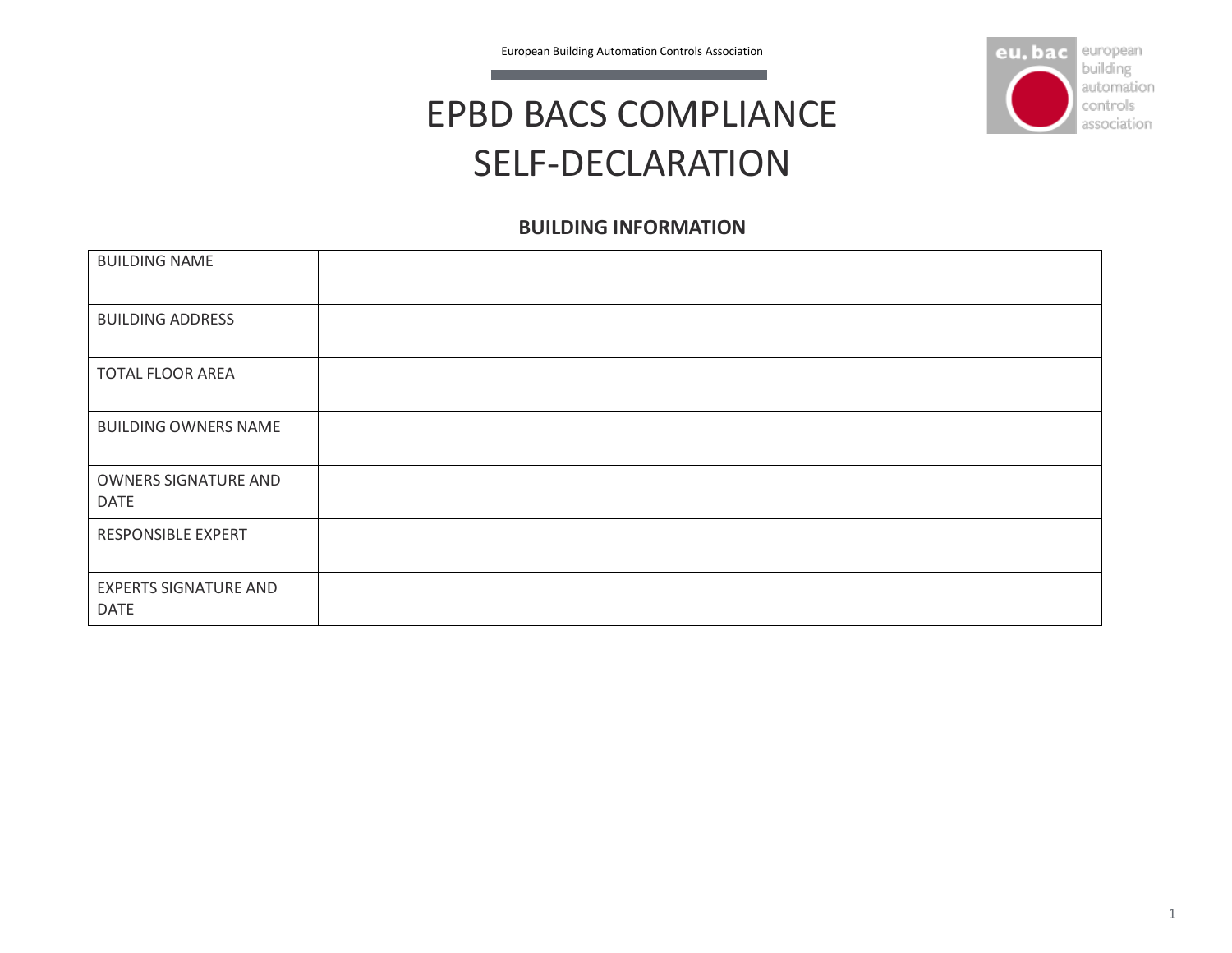## **SELF-DECLARATION**

|    | STEP 1: The BACS compliance verification shall be conducted only if the effective rated output for heating (Art.14)/air-conditioning (Art.15) systems<br>or systems for combined space heating/air-conditioning and ventilation in the building is over 290kW.                                                                                                                                                                                                                                                                                                                               |                 |                                                                                                                                                         |                                                                                               |                                                                                                                                                                   |  |  |  |
|----|----------------------------------------------------------------------------------------------------------------------------------------------------------------------------------------------------------------------------------------------------------------------------------------------------------------------------------------------------------------------------------------------------------------------------------------------------------------------------------------------------------------------------------------------------------------------------------------------|-----------------|---------------------------------------------------------------------------------------------------------------------------------------------------------|-----------------------------------------------------------------------------------------------|-------------------------------------------------------------------------------------------------------------------------------------------------------------------|--|--|--|
| ID | SELF-DECLARATION COMPLIANCE QUESTIONS<br>(answered by Building Owner)                                                                                                                                                                                                                                                                                                                                                                                                                                                                                                                        | <b>RESPONSE</b> | SELF-DECLARATION<br><b>COMPLIANCE SUPPORTING</b><br><b>RECORDS</b><br>(provided by Building<br>Owner)                                                   | <b>Boundary Conditions /</b><br>PREREQUISITES for the<br>BACS capabilities to be<br>effective | COMPLIANCE<br><b>VERIFICATION CHECKS</b><br>(conducted by Building<br>Inspector)                                                                                  |  |  |  |
|    | <b>Information Section: 290 kW COVERAGE</b>                                                                                                                                                                                                                                                                                                                                                                                                                                                                                                                                                  |                 |                                                                                                                                                         |                                                                                               |                                                                                                                                                                   |  |  |  |
| 1  | "What is the effective rated output (calorific output<br>as per EPBD) of the Heating equipment in the<br>building Heating systems (output of all heat<br>generators in the building including main Heating<br>equipment in plantrooms, e.g. boiler, solar heat<br>system, CHP and heat-generating terminal<br>equipment in rooms, e.g. electric direct heater)?<br>NOTE: Every heat generator that adds heat to the<br>building space regardless of its location (generation<br>in main HVAC plant, distribution and emission in<br>the room) should be added in the sum for the<br>output." | <kw></kw>       | PDF list of Heating system main<br>equipment with indication of<br>the maximum calorific output,<br>expressed in kW, per piece of<br>equipment          |                                                                                               | Check equipment nameplates<br>of main Heating system<br>equipment in main HVAC<br>plant or the building<br>Operation & Maintenance<br>Manual                      |  |  |  |
| 12 | "What is the effective rated output (calorific output<br>as per EPBD) of the Air-conditioning systems in the<br>building (output of all cold generators in the<br>building including main cooling equipment in<br>plantrooms, e.g. chiller, heat-pump, and cooling-<br>generating terminal equipment in rooms)?<br>NOTE: Every cooling generator that adds cooling to<br>the building space regardless of its location<br>(generation in main plant, distribution and<br>emission in the room) should be added in the sum<br>for the output."                                                | $<$ kW $>$      | PDF list of Air-conditioning<br>system main equipment with<br>indication of the maximum<br>calorific output, expressed in<br>kW, per piece of equipment |                                                                                               | Check equipment nameplates<br>of main Air-conditioning<br>systems equipment in HVAC<br>main plant or the building<br><b>Operation &amp; Maintenance</b><br>Manual |  |  |  |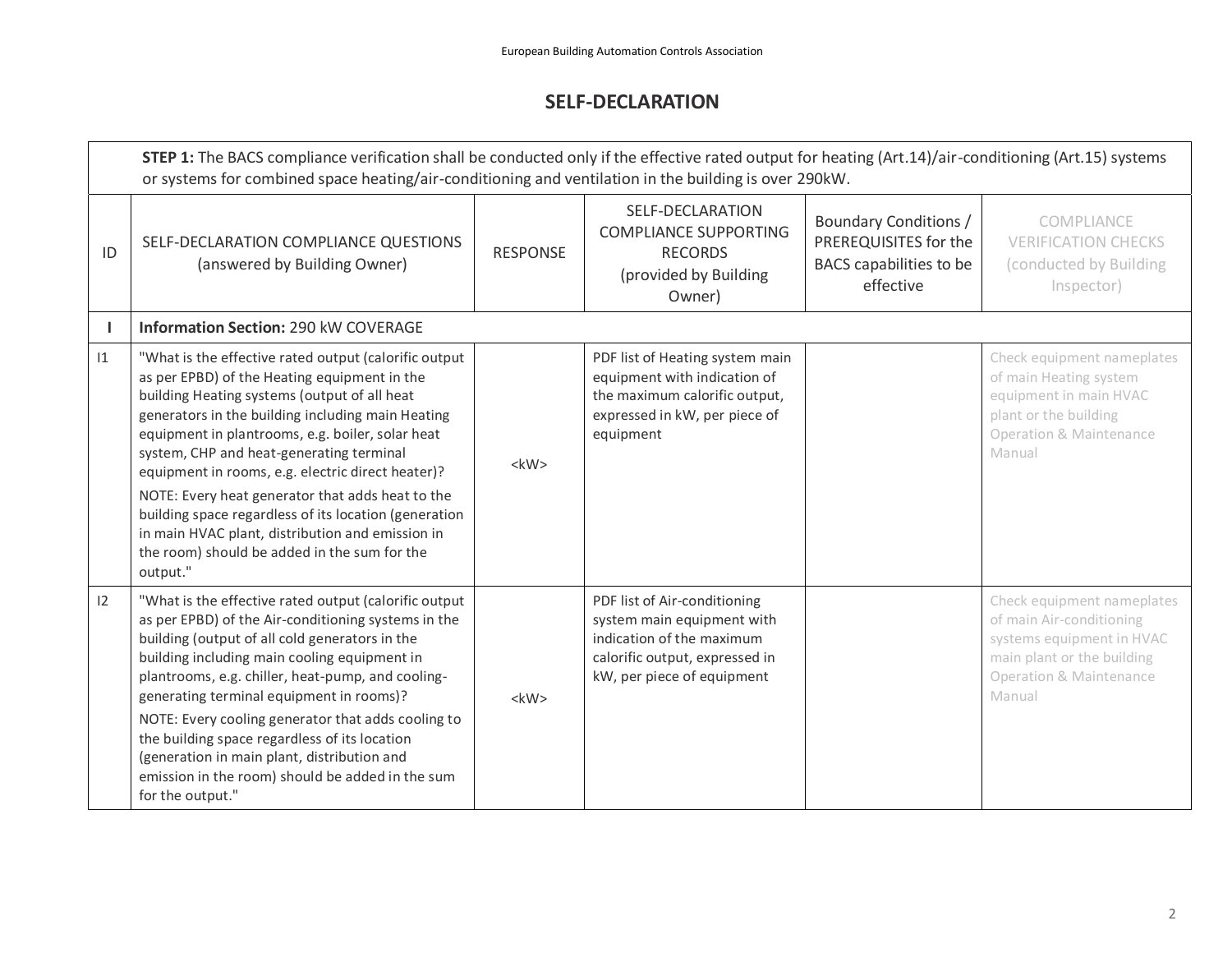| ID | SELF-DECLARATION COMPLIANCE QUESTIONS<br>(answered by Building Owner)                                                                                                                                                                                                                                                                                                                                                                                   | <b>RESPONSE</b>                                                                                                                                          | SELF-DECLARATION<br><b>COMPLIANCE SUPPORTING</b><br><b>RECORDS</b><br>(provided by Building<br>Owner) | Boundary Conditions /<br>PREREQUISITES for the<br>BACS capabilities to be<br>effective | COMPLIANCE<br><b>VERIFICATION CHECKS</b><br>(conducted by Building<br>Inspector) |
|----|---------------------------------------------------------------------------------------------------------------------------------------------------------------------------------------------------------------------------------------------------------------------------------------------------------------------------------------------------------------------------------------------------------------------------------------------------------|----------------------------------------------------------------------------------------------------------------------------------------------------------|-------------------------------------------------------------------------------------------------------|----------------------------------------------------------------------------------------|----------------------------------------------------------------------------------|
| 13 | What are the 3 representative rooms in this<br>building in which the heating, cooling and/or<br>ventilation is/are BACS controlled? Please enter<br>their types, names, and floor area in the Response<br>column.<br>NOTE: Representative rooms/spaces should<br>represent the room/space types that are the most<br>typical for the inspected building, e.g. an individual<br>office, an open office zone and a meeting room in<br>an office building. | Room 1: type,<br>name, size in<br>m <sub>2</sub><br>Room 2: type,<br>name, size in<br>m <sub>2</sub><br>Room 3: type,<br>name, size in<br>m <sub>2</sub> | PDF floor plans with marked<br>representative rooms                                                   |                                                                                        | Check PDF floor plans where<br>the 3 representative rooms<br>are marked          |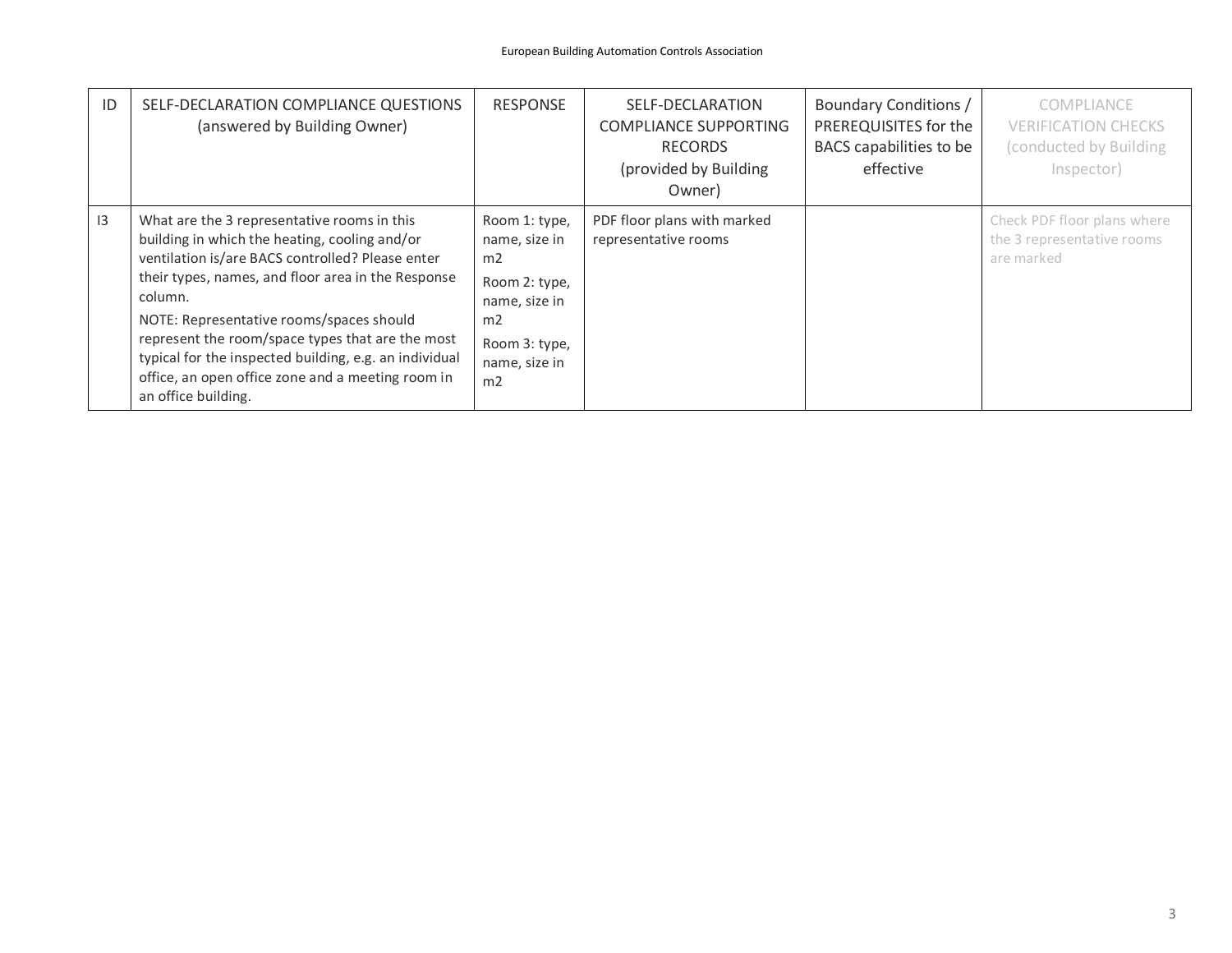|                | STEP 2: The compliance verification shall be conducted only if building automation and control systems (BACS) capabilities apply to a considerable<br>extent in the building                      |                                 |                                                                                                                                                                                                                         |                                                                                                                                                                                                                                                                                                                                     |                                                                                                                                      |
|----------------|---------------------------------------------------------------------------------------------------------------------------------------------------------------------------------------------------|---------------------------------|-------------------------------------------------------------------------------------------------------------------------------------------------------------------------------------------------------------------------|-------------------------------------------------------------------------------------------------------------------------------------------------------------------------------------------------------------------------------------------------------------------------------------------------------------------------------------|--------------------------------------------------------------------------------------------------------------------------------------|
| ID             | SELF-DECLARATION COMPLIANCE<br><b>QUESTIONS</b> (answered by Building<br>Owner)                                                                                                                   | <b>RESPONSE</b>                 | SELF-DECLARATION<br>COMPLIANCE<br><b>SUPPORTING RECORDS</b><br>(provided by Building<br>Owner)                                                                                                                          | <b>Boundary Conditions /</b><br>PREREQUISITES for the BACS<br>capabilities to be effective                                                                                                                                                                                                                                          | <b>COMPLIANCE VERIFICATION</b><br><b>CHECKS</b><br>(conducted by Building<br>Inspector)                                              |
| S              | <b>Starting Section: BACS COVERAGE</b>                                                                                                                                                            |                                 |                                                                                                                                                                                                                         |                                                                                                                                                                                                                                                                                                                                     |                                                                                                                                      |
| S <sub>1</sub> | Is 80% of the effective rated output in<br>kW for Heating systems in the building,<br>both main equipment and terminal<br>equipment, controlled by BACS -<br>relates to the figure in I1          | YES $\square$<br>$NO$ $\square$ | Indicate in the list of I1<br>which heat-generating<br>equipment/devices are<br>integrated in BACS and<br>provide corresponding<br>diagrams of controls                                                                 | BACS should control a minimum 80%<br>of the Heating systems in the building<br>for it to have any effect on the heating<br>energy performance                                                                                                                                                                                       | Spot-check BACS heating controls<br>equipment in HVAC main plant to<br>confirm the information provided<br>by the Building Owner     |
| S <sub>2</sub> | Is 80% of the effective rated output in<br>kW for Air-Conditioning systems in the<br>building, both main equipment and<br>terminal equipment, controlled by<br>BACS - relates to the figure in I2 | YES $\square$<br>$NO$ $\square$ | Indicate in the list of I2<br>which cold-generating<br>equipment/devices are<br>integrated in BACS and<br>provide corresponding<br>diagrams of controls                                                                 | BACS should control a minimum 80%<br>of the Air-conditioning systems in the<br>building for it to have any effect on the<br>heating energy performance<br>To count stand-alone split units in the<br>80% these units should be at least<br>monitored by BACS, e.g. energy<br>consumption, status, interlock with<br>heating control | Check BACS air-conditioning<br>controls equipment in HVAC main<br>plant to confirm the information<br>provided by the Building Owner |
| S <sub>3</sub> | Is 80% of the nominal electrical output<br>in kW for Ventilation systems in the<br>building, both main equipment and<br>terminal equipment, controlled by<br>BACS?                                | YES □<br><b>NO</b><br>$\Box$    | Indicate in the list of all<br>ventilation<br>equipment/devices with<br>corresponding electrical<br>output in KW which of<br>them are integrated in<br><b>BACS</b> and provide<br>corresponding diagrams of<br>controls | BACS should control a minimum 80%<br>of the Ventilation systems in the<br>building for it to have any effect on the<br>ventilation energy performance<br>Stand-alone occupancy-driven control<br>of exhaust fans (through presence<br>detectors) should be included in the<br>80%, e.g. toilet exhaust fans                         | check BACS ventilation controls<br>equipment in HVAC main plant to<br>confirm the information provided<br>by the Building Owner      |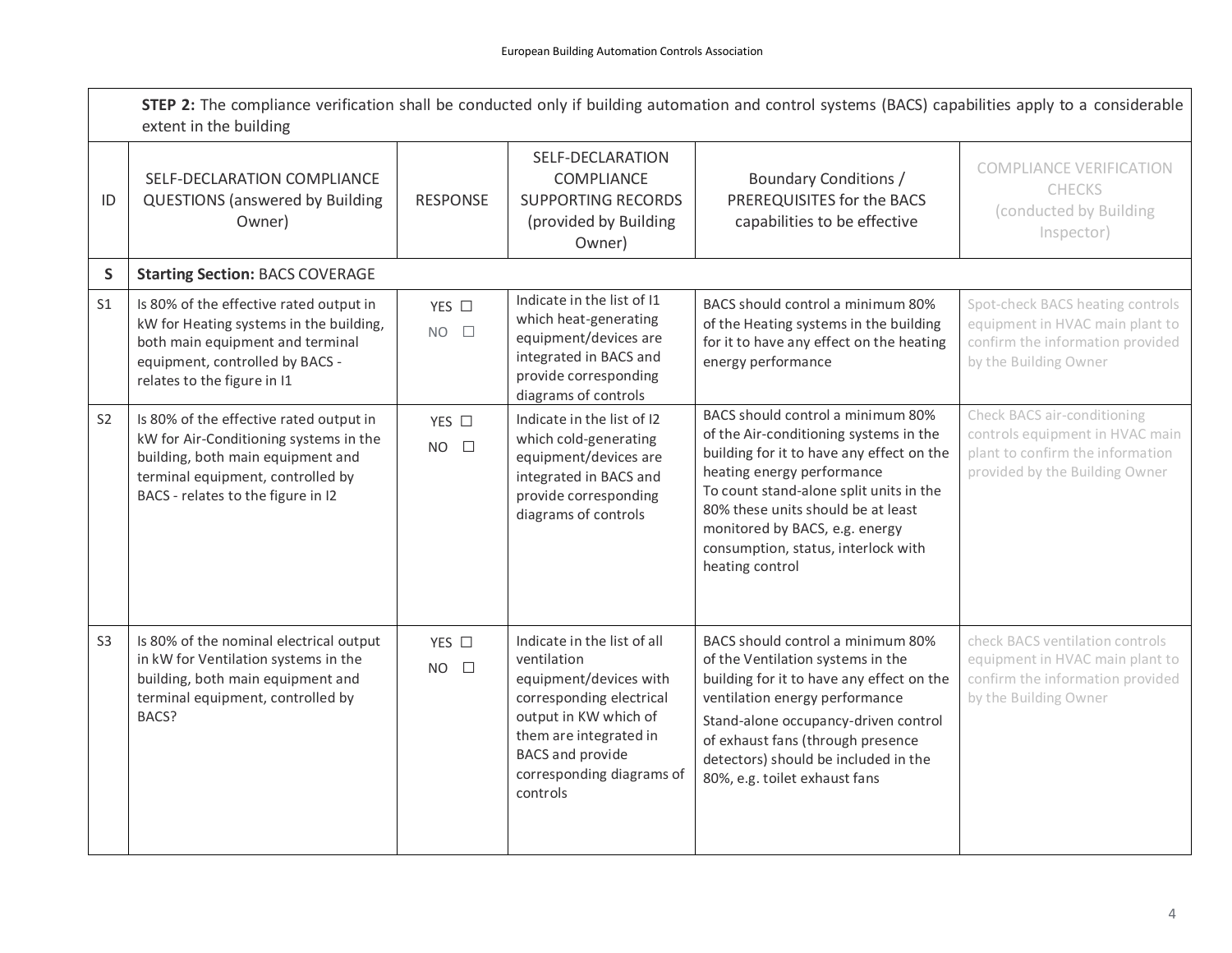| ID             | SELF-DECLARATION COMPLIANCE<br><b>QUESTIONS (answered by Building</b><br>Owner)                                                                                                             | <b>RESPONSE</b>              | SELF-DECLARATION<br><b>COMPLIANCE</b><br><b>SUPPORTING RECORDS</b><br>(provided by Building<br>Owner) | <b>Boundary Conditions /</b><br>PREREQUISITES for the BACS<br>capabilities to be effective                                                                                                                                                                                                                                                                            | <b>COMPLIANCE VERIFICATION</b><br><b>CHECKS</b><br>(conducted by Building)<br>Inspector) |
|----------------|---------------------------------------------------------------------------------------------------------------------------------------------------------------------------------------------|------------------------------|-------------------------------------------------------------------------------------------------------|-----------------------------------------------------------------------------------------------------------------------------------------------------------------------------------------------------------------------------------------------------------------------------------------------------------------------------------------------------------------------|------------------------------------------------------------------------------------------|
| S <sub>4</sub> | Does 80% of the building floor area<br>designed for continuous occupancy<br>during building operating hours<br>(rooms/zones) have room/zone<br>automation controls integrated into<br>BACS? | YES $\Box$<br>$NO$ $\square$ | PDF floor plans with<br>marked individual room<br>controls                                            | BACS should control a minimum 80%<br>of the building floor area designed for<br>continuous occupancy during building<br>operating hours for it to have any<br>effect on the building energy<br>performance and IEQ<br>Rooms/zones that are designed for<br>continuous occupancy during<br>operating hours shall have controls<br>equipment that meet at least class B | Check the availability of PDF floor<br>plans with marked individual<br>room controls     |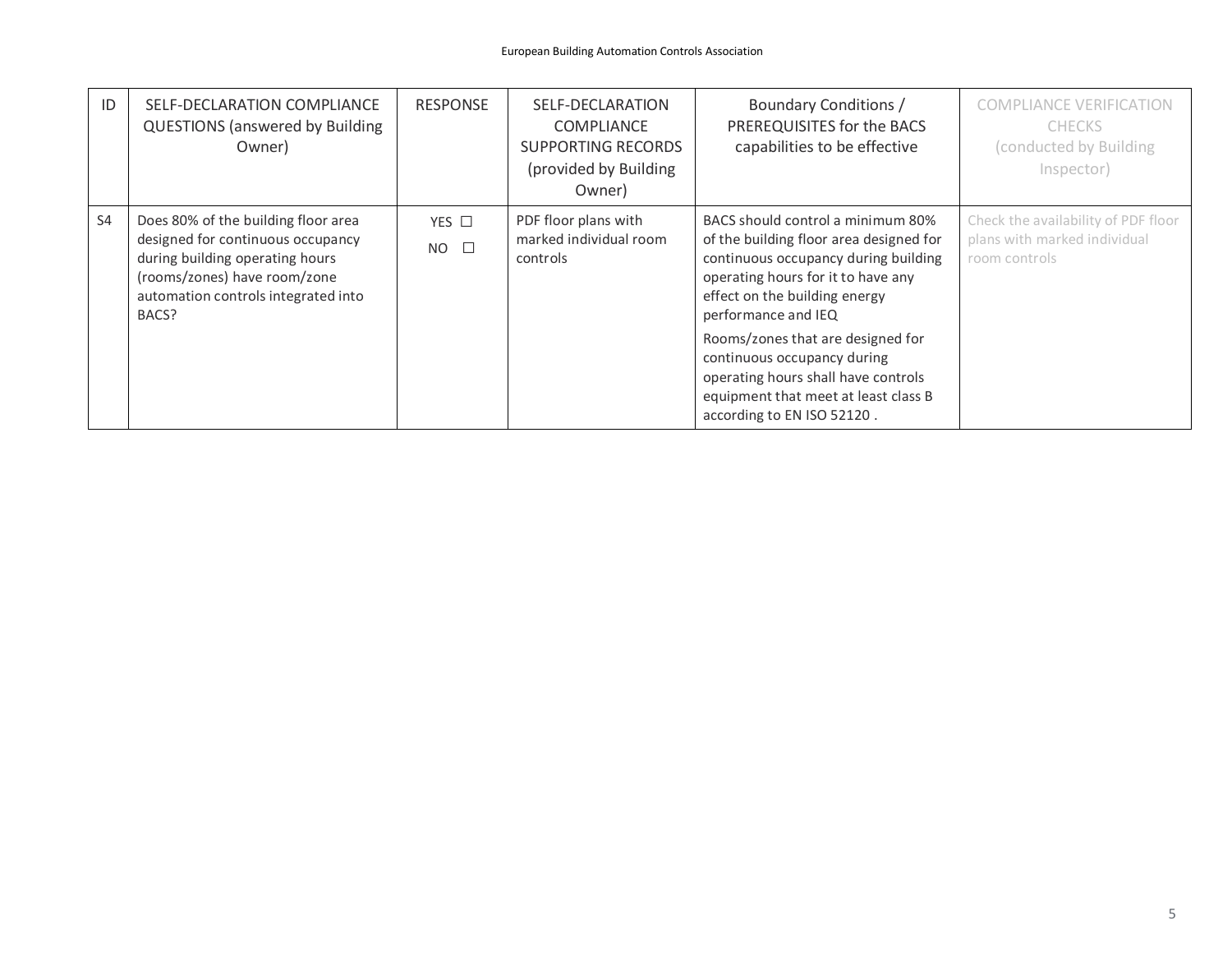|     | <b>STEP 3:</b> The building automation and control systems shall be CAPABLE of:                                                                                                                                                                                                                                                                                                                                                                                                                             |                           |                                                                                                                                                                                                                                                                                                                       |                                                                                                                                                                                                                                                                                                                                                                                                                                                                                 |                                                                                                                                            |  |  |
|-----|-------------------------------------------------------------------------------------------------------------------------------------------------------------------------------------------------------------------------------------------------------------------------------------------------------------------------------------------------------------------------------------------------------------------------------------------------------------------------------------------------------------|---------------------------|-----------------------------------------------------------------------------------------------------------------------------------------------------------------------------------------------------------------------------------------------------------------------------------------------------------------------|---------------------------------------------------------------------------------------------------------------------------------------------------------------------------------------------------------------------------------------------------------------------------------------------------------------------------------------------------------------------------------------------------------------------------------------------------------------------------------|--------------------------------------------------------------------------------------------------------------------------------------------|--|--|
| ID  | SELF-DECLARATION<br><b>COMPLIANCE QUESTIONS</b><br>(answered by Building<br>Owner)                                                                                                                                                                                                                                                                                                                                                                                                                          | <b>RESPONSE</b>           | SELF-DECLARATION COMPLIANCE<br><b>SUPPORTING RECORDS</b><br>(provided by Building Owner)                                                                                                                                                                                                                              | Boundary Conditions /<br>PREREQUISITES for the BACS<br>capabilities to be effective                                                                                                                                                                                                                                                                                                                                                                                             | <b>COMPLIANCE</b><br><b>VERIFICATION CHECKS</b><br>(conducted by Building<br>Inspector)                                                    |  |  |
| (a) |                                                                                                                                                                                                                                                                                                                                                                                                                                                                                                             |                           | CONTINUOUSLY MONITORING, LOGGING, ANALYSING and ALLOWING for ADJUSTING ENERGY USAGE                                                                                                                                                                                                                                   |                                                                                                                                                                                                                                                                                                                                                                                                                                                                                 |                                                                                                                                            |  |  |
| A1  | Is the building energy meter<br>data integrated and analysed in<br>BACS with at least hourly data<br>granularity to identify energy<br>optimisation opportunities in<br>the building? (according to Class<br>B: 7.4.1 Trending functions and<br>consumption determination)<br>Including as a minimum the<br>following total energy data for:<br>- total building thermal energy<br>for space heating, and<br>- total building thermal energy<br>for space cooling and<br>- total building electrical energy | YES $\Box$<br>$NO$ $\Box$ | PDF energy consumption reports for<br>building electricity, heating and cooling<br>consumption respectively that compare<br>energy values over different time periods,<br>e.g. cumulated daily values from last month<br>(before the inspection) compared to the<br>daily values for the same month from last<br>year | Energy metering should cover a<br>minimum 80% of total HVAC<br>building energy consumption. A<br>process to<br>audit/validate/certify the<br>meters' readings should be in<br>place. The energy data<br>measuring systems relevant for<br>HVAC shall be regularly checked<br>for their function and accuracy.<br>Monitoring and logging are<br>prerequisites for the analysing<br>capability. Data should be<br>retained for historical analysis,<br>so trends can be observed. | Check the availability of<br>energy consumption reports<br>that compare current values<br>with previous periods and<br>indicate deviations |  |  |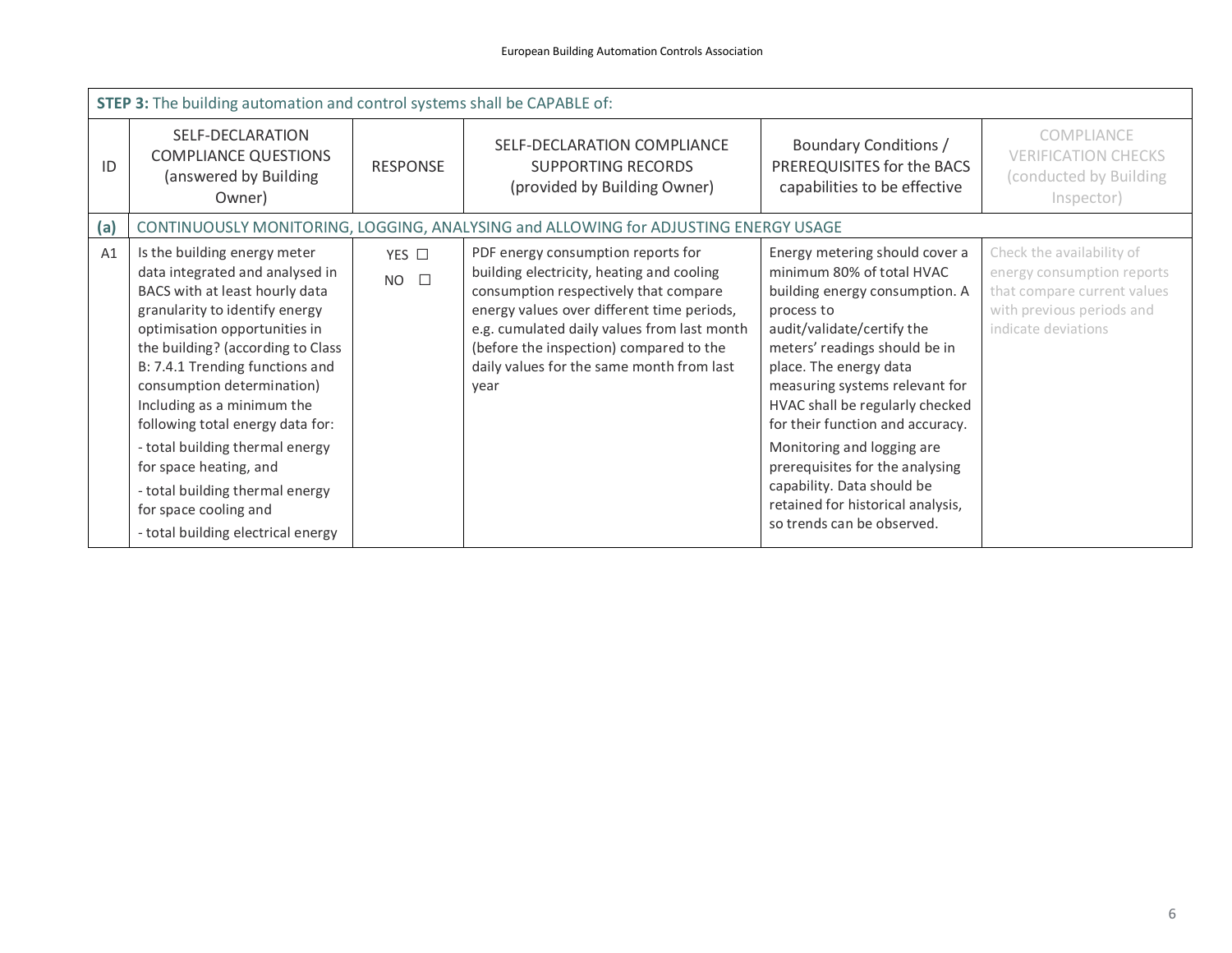| ID             | SELF-DECLARATION<br><b>COMPLIANCE QUESTIONS</b><br>(answered by Building<br>Owner)                                                                                  | <b>RESPONSE</b>                 | SELF-DECLARATION COMPLIANCE<br><b>SUPPORTING RECORDS</b><br>(provided by Building Owner)                                                                                                                                                                                                                                                                                                                                                                                                                                                                                                                                                                                                                                                                                                                                               | <b>Boundary Conditions /</b><br>PREREQUISITES for the BACS<br>capabilities to be effective                                                                                                                                                           | COMPLIANCE<br><b>VERIFICATION CHECKS</b><br>(conducted by Building<br>Inspector)                                                      |
|----------------|---------------------------------------------------------------------------------------------------------------------------------------------------------------------|---------------------------------|----------------------------------------------------------------------------------------------------------------------------------------------------------------------------------------------------------------------------------------------------------------------------------------------------------------------------------------------------------------------------------------------------------------------------------------------------------------------------------------------------------------------------------------------------------------------------------------------------------------------------------------------------------------------------------------------------------------------------------------------------------------------------------------------------------------------------------------|------------------------------------------------------------------------------------------------------------------------------------------------------------------------------------------------------------------------------------------------------|---------------------------------------------------------------------------------------------------------------------------------------|
| A2             | Is HVAC energy-relevant process<br>data monitored and analysed to<br>detect recurring energy wasting<br>deviations and to trigger<br>respective corrective actions? | YES $\square$<br>$NO$ $\square$ | "PDF snapshot of output used for analytics<br>with 2 example views and a rationale on<br>how corrective actions can be derived from<br>it.<br>Example 1. A graph with runtime values for<br>main HVAC equipment vs room occupancy<br>times for the 3 representative rooms of the<br>last 6 months before the planned<br>inspection, ideally 1-minute log interval<br>Example 2. A graph including room setpoint<br>+/- deadband, room temperature values,<br>action/control signal on the terminal unit<br>(or the equipment controlling the<br>temperature) and room occupancy for the 3<br>representative rooms for four 24 hour<br>periods (one in each season), ideally 1<br>minute log interval<br>OR SIMILAR examples accompanied with an<br>explanation of how this proof is similar in<br>fulfilling the specific requirement" | There should be a process in<br>place to regularly analyse the<br>information provided by BACS<br>and track corrective actions.<br>Additional information on<br>occupant feedback/behaviour<br>should be considered to define<br>corrective actions. | Check the availability of<br>example snapshots for<br>consistency and continuity                                                      |
| A <sub>3</sub> | Does BACS allow adjustment of<br>setpoints (fixed or calculated) of<br>all relevant supplying HVAC<br>plants to optimize demand-<br>driven operation?               | YES $\square$<br>$NO$ $\square$ | Print screen/photo of the BACS interface<br>that shows the possibility for setpoint<br>adjustment from a central GUI (e.g. work<br>station, web operation; room operating<br>units are excluded) for HVAC main plant<br>(main generation and distribution<br>equipment), combined with a clear naming<br>/description of the setpoints linked to<br>energy.                                                                                                                                                                                                                                                                                                                                                                                                                                                                            |                                                                                                                                                                                                                                                      | Check the availability of<br>selected print screens for<br>main HVAC plants that clearly<br>show setpoint adjustment<br>possibilities |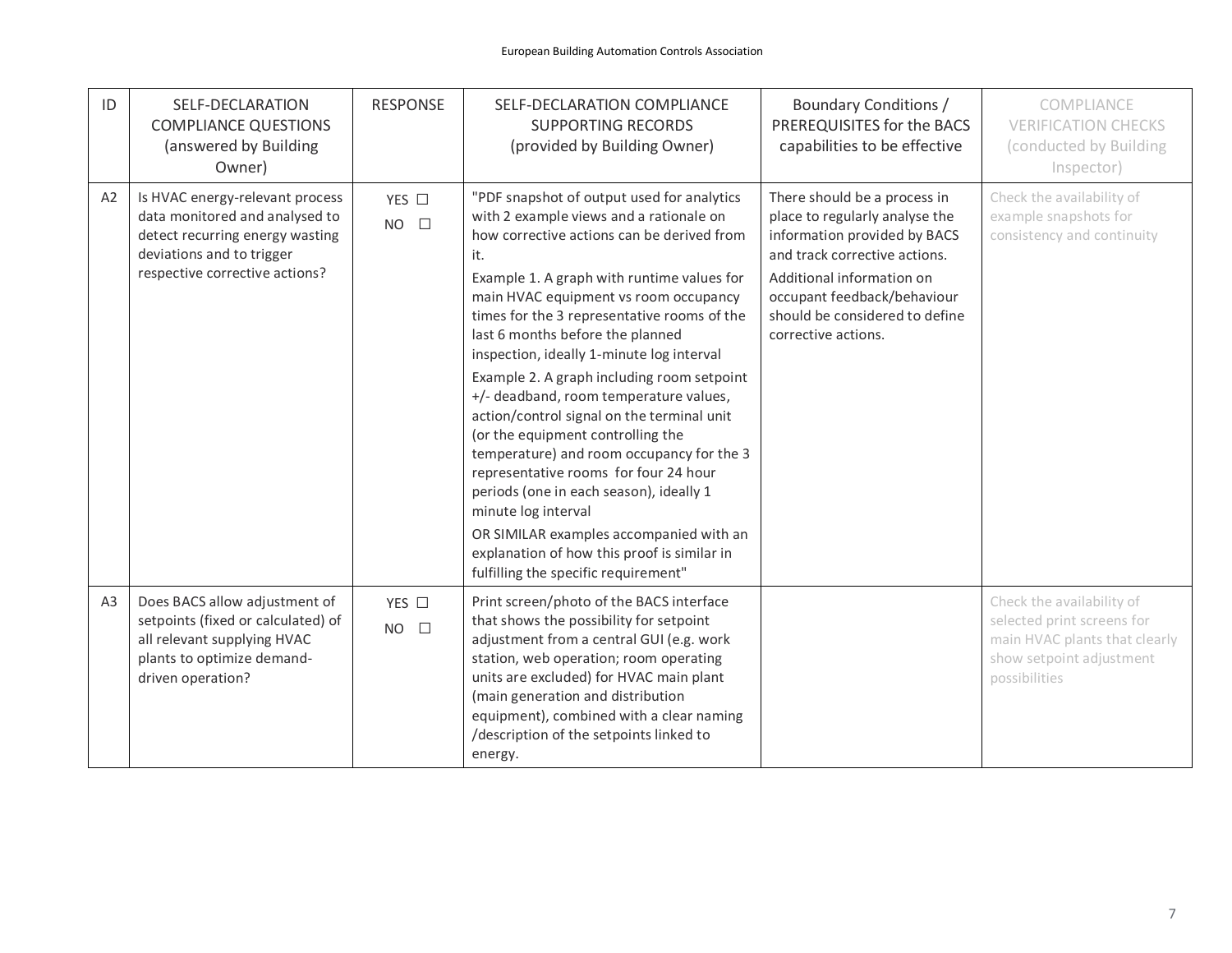| ID             | SELF-DECLARATION<br><b>COMPLIANCE QUESTIONS</b><br>(answered by Building<br>Owner)                                                                                                                                                                   | <b>RESPONSE</b>              | SELF-DECLARATION COMPLIANCE<br><b>SUPPORTING RECORDS</b><br>(provided by Building Owner)                                                                                                                                                                                                                                                                                                                                                                                                                                                                                                                                                                                                                            | Boundary Conditions /<br>PREREQUISITES for the BACS<br>capabilities to be effective                                    | COMPLIANCE<br><b>VERIFICATION CHECKS</b><br>(conducted by Building<br>Inspector)                                                              |
|----------------|------------------------------------------------------------------------------------------------------------------------------------------------------------------------------------------------------------------------------------------------------|------------------------------|---------------------------------------------------------------------------------------------------------------------------------------------------------------------------------------------------------------------------------------------------------------------------------------------------------------------------------------------------------------------------------------------------------------------------------------------------------------------------------------------------------------------------------------------------------------------------------------------------------------------------------------------------------------------------------------------------------------------|------------------------------------------------------------------------------------------------------------------------|-----------------------------------------------------------------------------------------------------------------------------------------------|
| A4             | Is there a runtime management<br>as per EN ISO 52120 class A:<br>7.2.2 Individual setting following<br>a predefined time schedule;<br>adaptation from a central point<br>(e.g. workstation, web<br>operation; room operating units<br>are excluded)? | YES $\Box$<br>$NO$ $\square$ | Print screens showing that runtime<br>schedules for HVAC equipment could be<br>adjusted. The number of print screens<br>depends on the HVAC systems present in<br>the specific building (one per system):<br>Example 1. Adjusting runtime of heating<br>system including the runtime schedule for<br>at least 1 heat generator<br>Example 2. Adjusting runtime of air-<br>conditioning system including the runtime<br>schedule for at least 1 cooling generator<br>Example 3. Adjusting runtime of ventilation<br>system including the runtime schedule for<br>at least 1 major fan<br>Example 4. Adjusting runtime of room<br>HVAC equipment (e.g. FCU, VRF unit) for at<br>least one of the representative rooms |                                                                                                                        | Check the availability of<br>selected print screens for<br>main HVAC plants that clearly<br>show runtime management<br>possibilities          |
| A <sub>5</sub> | Is there a setpoint adjustment<br>or reset from a central point<br>(e.g. workstation, web<br>operation) for individual<br>spaces? (according to EN ISO<br>52120 class B 7.1.2)                                                                       | YES □<br>$NO$ $\square$      | Print screens from the BACS User Interface<br>where the temperature setpoint for cooling,<br>the temperature setpoint for heating and<br>the ventilation setpoint (CO2 or air flow),<br>for the selected representative rooms are<br>clearly visible.                                                                                                                                                                                                                                                                                                                                                                                                                                                               | eu.bac recommend applying EN<br>EN ISO 52120 Class A which<br>ensures automatic reset back to<br>the present setpoint. | Check the availability of<br>selected print screens for the<br>representative rooms that<br>clearly show setpoint<br>adjustment possibilities |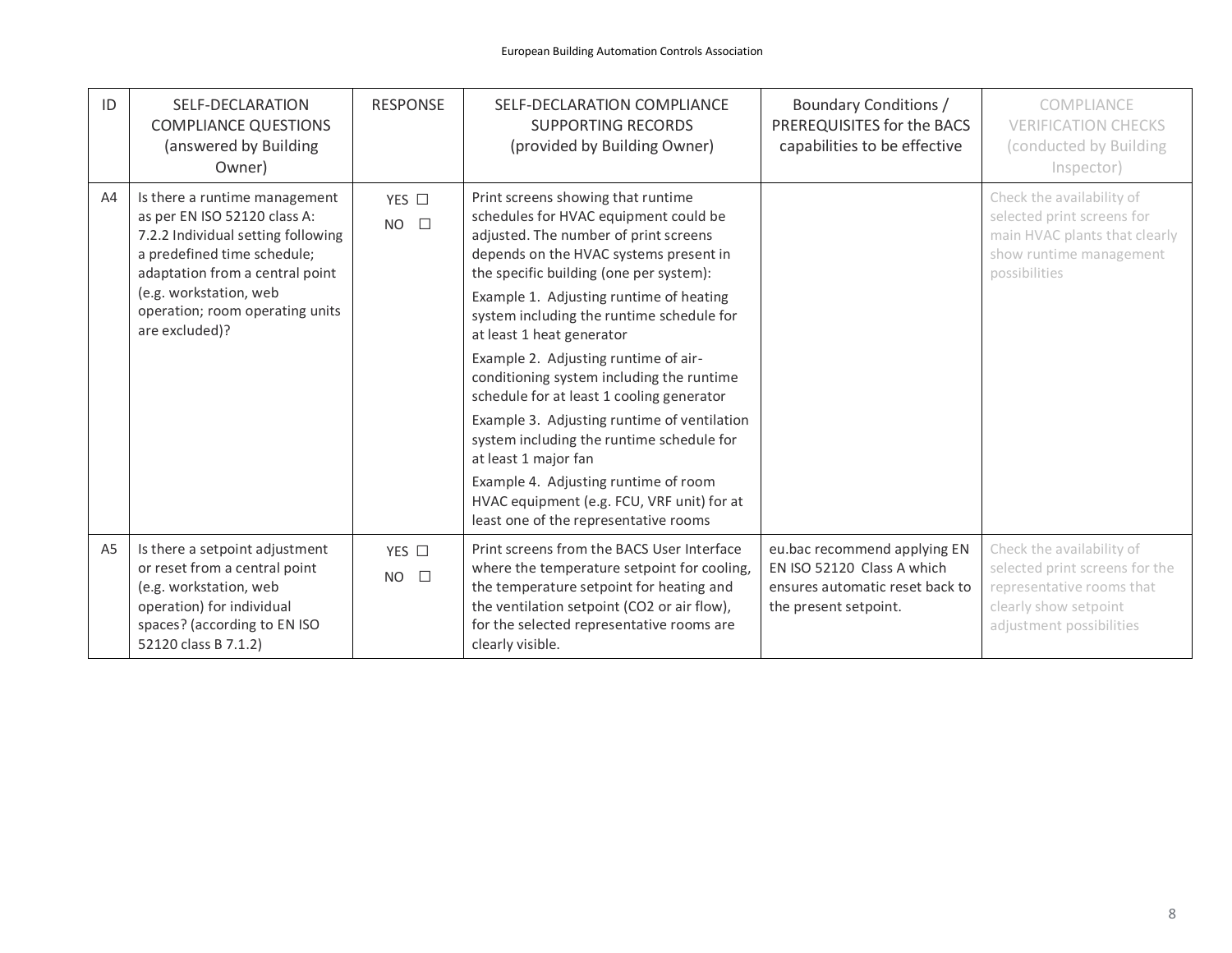| ID        | SELF-DECLARATION<br>COMPLIANCE<br><b>QUESTIONS</b> (answered<br>by Building Owner)                                                                                                                                                                                                                                          | <b>RESPONSE</b>                 | SELF-DECLARATION COMPLIANCE SUPPORTING<br><b>RECORDS</b><br>(provided by Building Owner)                                                                                                                                                                                                                                                                                                                                                                                                                                                                                                                                                                                                  | Boundary Conditions /<br>PREREQUISITES for the<br>BACS capabilities to be<br>effective                                                                                                                         | COMPLIANCE<br><b>VERIFICATION CHECKS</b><br>(conducted by Building<br>Inspector)                                                                                                                                     |  |  |  |
|-----------|-----------------------------------------------------------------------------------------------------------------------------------------------------------------------------------------------------------------------------------------------------------------------------------------------------------------------------|---------------------------------|-------------------------------------------------------------------------------------------------------------------------------------------------------------------------------------------------------------------------------------------------------------------------------------------------------------------------------------------------------------------------------------------------------------------------------------------------------------------------------------------------------------------------------------------------------------------------------------------------------------------------------------------------------------------------------------------|----------------------------------------------------------------------------------------------------------------------------------------------------------------------------------------------------------------|----------------------------------------------------------------------------------------------------------------------------------------------------------------------------------------------------------------------|--|--|--|
| (b)       | BENCHMARKING the building's energy efficiency, DETECTING LOSSES in efficiency of technical building systems, and INFORMING THE PERSON<br>RESPONSIBLE for technical building management about opportunities for EE improvement                                                                                               |                                 |                                                                                                                                                                                                                                                                                                                                                                                                                                                                                                                                                                                                                                                                                           |                                                                                                                                                                                                                |                                                                                                                                                                                                                      |  |  |  |
| <b>B1</b> | Is the building's HVAC<br>plant energy consumption<br>data or its energy<br>consumption data<br>recorded at least once a<br>day and benchmarked to<br>defined reference objects<br>(e.g. different HVAC plant<br>in the same building) or<br>reference time intervals<br>for the same building (e.g.<br>monthly using TBM)? | YES □<br>$NO$ $\square$         | PDF report that clearly shows that data is collected<br>regularly, including benchmarking data, for at least the last<br>month (preceding the inspection). Data can be presented as<br>a table with numeric values, if it includes the time stamp for<br>each reading, or a in a graph.<br>Example 1: A report that benchmarks HVAC plant energy<br>consumption data against a target value(s)<br>Example 2: PDF weather-normalised energy reports (HDD<br>and CDD) for the last 12 months compared to the previous<br>year or a baseline year or a target value.<br>OR SIMILAR reports accompanied with an explanation of<br>how this alternative proof fulfils the specific requirement | Documented rationale and<br>justification that collected<br>data and reference data<br>are comparable (e.g.<br>normalisation, similarities,<br>previous time intervals,<br>exceptions) should be<br>available. | Check the availability of<br>an HVAC plant energy<br>consumption report that<br>compares current values<br>with previous periods                                                                                     |  |  |  |
| <b>B2</b> | Is there energy-relevant<br>process data from HVAC<br>sub-systems that is used to<br>analyse deviations<br>compared to defined<br>benchmarks (e.g. big<br>deviation from design<br>COP) using TBM?                                                                                                                          | YES $\square$<br>$NO$ $\square$ | PDF report for at least the last month (preceding the<br>inspection) containing energy performance data for<br>relevant HVAC sub-systems:<br>Example 1: A report that compares the actual efficiency of<br>heating/cooling generators, e.g. "coefficient of<br>performance", with the design COP;<br>Example 2: A report that compares the measured supply<br>and return water temperature difference for a heat emitter<br>with the design temperature difference;<br>OR SIMILAR reports accompanied with an explanation of<br>how this alternative proof fulfils the specific requirement                                                                                               |                                                                                                                                                                                                                | Check the availability of<br>benchmark report for a<br>significant HVAC sub-<br>system (consuming over<br>15% of total building<br>energy consumption)<br>that compares current<br>values with defined<br>benchmarks |  |  |  |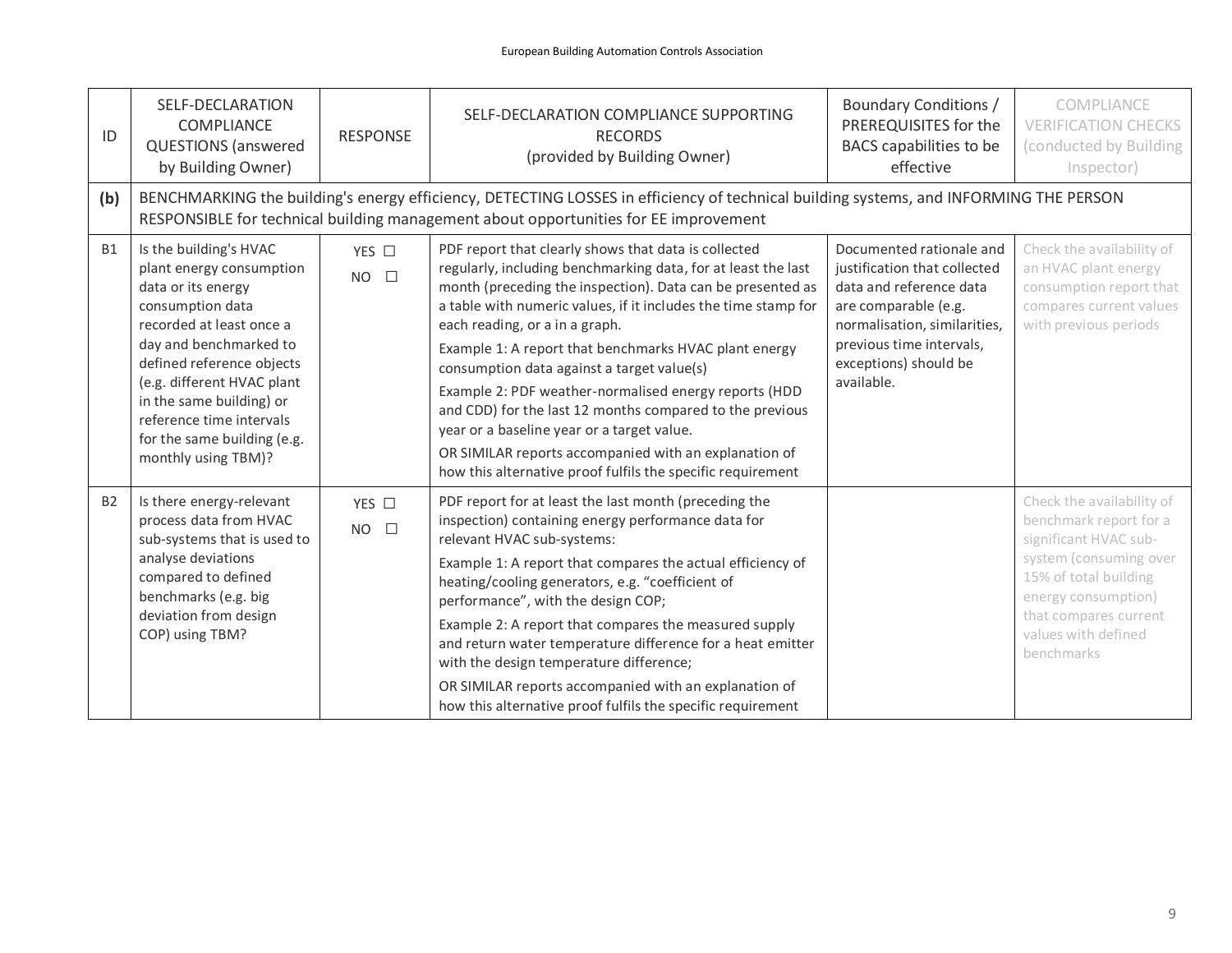| ID        | SELF-DECLARATION<br><b>COMPLIANCE</b><br><b>QUESTIONS</b> (answered<br>by Building Owner)                                             | <b>RESPONSE</b>              | SELF-DECLARATION COMPLIANCE SUPPORTING<br><b>RECORDS</b><br>(provided by Building Owner)                                                                                                                                                                                                                                                                                                                                            | Boundary Conditions /<br>PREREQUISITES for the<br>BACS capabilities to be<br>effective | COMPLIANCE<br><b>VERIFICATION CHECKS</b><br>(conducted by Building<br>Inspector)                                                                                                      |
|-----------|---------------------------------------------------------------------------------------------------------------------------------------|------------------------------|-------------------------------------------------------------------------------------------------------------------------------------------------------------------------------------------------------------------------------------------------------------------------------------------------------------------------------------------------------------------------------------------------------------------------------------|----------------------------------------------------------------------------------------|---------------------------------------------------------------------------------------------------------------------------------------------------------------------------------------|
| <b>B3</b> | Is there automatic<br>detection of HVAC<br>equipment running in<br>manual override/exception<br>mode logged and flagged<br>centrally? | YES □<br>$NO$ $\square$      | PDF report showing manual override events for main HVAC<br>plant items. It is not necessary to cover a specific period<br>(the building may be running always in auto) but the report<br>must show at least the last test run on site or the<br>commissioning of the BACS                                                                                                                                                           |                                                                                        | Check the availability of<br>a record (e.g. use activity<br>log print-out) for the last<br>3 examples of when<br>HVAC equipment was set<br>in manual operation for<br>more than 24hrs |
| <b>B4</b> | Is there automatic<br>detection of faults in HVAC<br>equipment that is it logged<br>and flagged centrally?                            | YES $\Box$<br>$NO$ $\square$ | A PDF report showing fault alarms for main HVAC plant<br>items. It is not necessary to cover a specific period (the<br>building may always be running in auto), but the report<br>must show at least the last test run on site or the<br>commissioning of the BACS.<br>The proof depends on the HVAC systems present in the<br>specific building<br>- equipment faults in heating system including for at least 1<br>heat generator |                                                                                        | Check the availability of<br>a record showing fault<br>alarms related to main<br>HVAC plant equipment<br>were reported by the<br><b>BACS</b>                                          |
|           |                                                                                                                                       |                              | - equipment faults in air-conditioning system including the<br>equipment fault for at least 1 cooling generator<br>- equipment faults in ventilation system including the<br>equipment fault for at least 1 major fan<br>- equipment faults of room HVAC equipment for at least 1<br>of the representative rooms                                                                                                                    |                                                                                        |                                                                                                                                                                                       |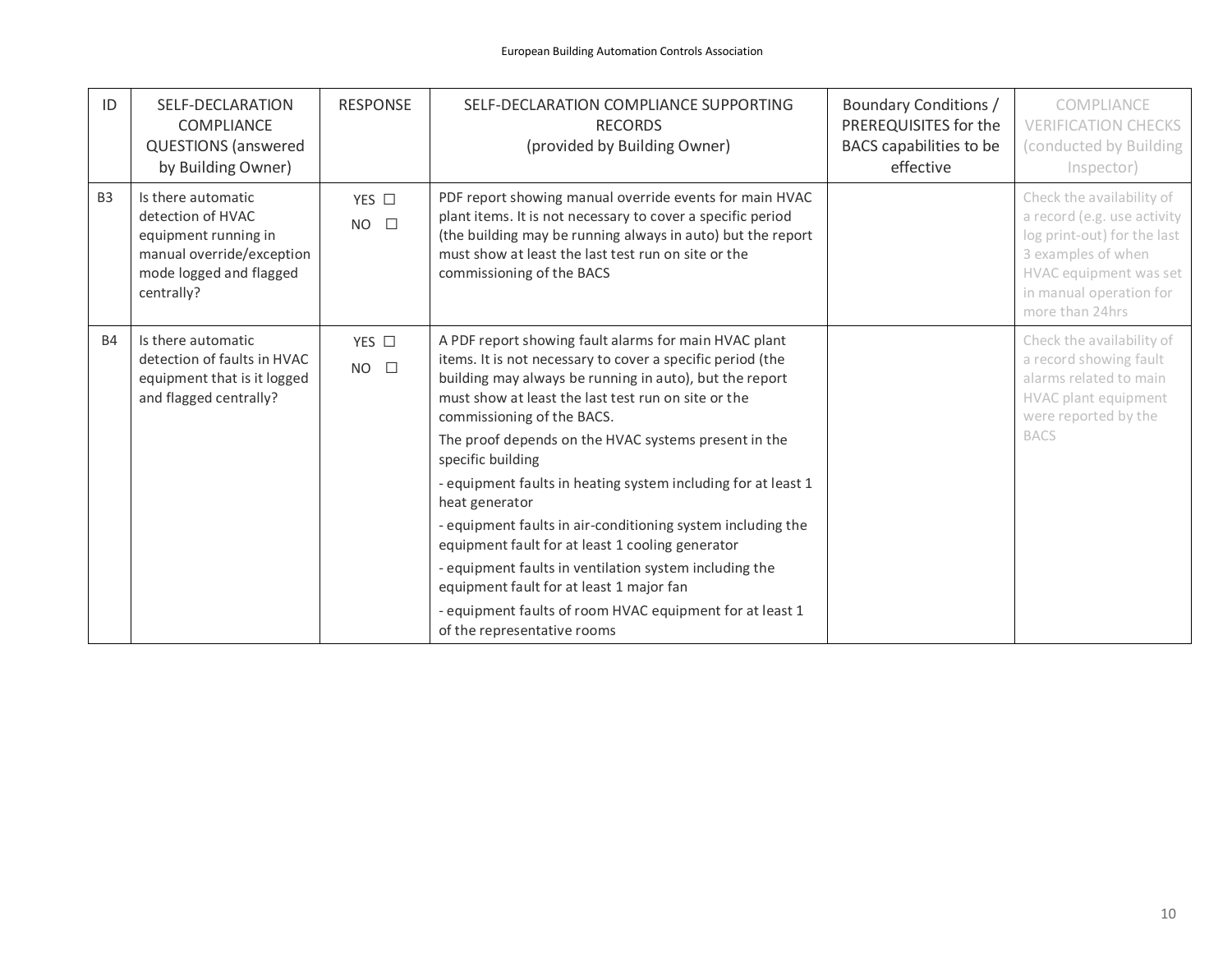| ID        | SELF-DECLARATION<br><b>COMPLIANCE</b><br><b>QUESTIONS</b> (answered<br>by Building Owner)                                                                                                                                                                                                                               | <b>RESPONSE</b>                 | SELF-DECLARATION COMPLIANCE SUPPORTING<br><b>RECORDS</b><br>(provided by Building Owner)                                                                                                                                                                                                                                                                                                                                                                                       | <b>Boundary Conditions /</b><br>PREREQUISITES for the<br>BACS capabilities to be<br>effective                                                                                                                                                                                                               | COMPLIANCE<br><b>VERIFICATION CHECKS</b><br>(conducted by Building<br>Inspector)                                                           |
|-----------|-------------------------------------------------------------------------------------------------------------------------------------------------------------------------------------------------------------------------------------------------------------------------------------------------------------------------|---------------------------------|--------------------------------------------------------------------------------------------------------------------------------------------------------------------------------------------------------------------------------------------------------------------------------------------------------------------------------------------------------------------------------------------------------------------------------------------------------------------------------|-------------------------------------------------------------------------------------------------------------------------------------------------------------------------------------------------------------------------------------------------------------------------------------------------------------|--------------------------------------------------------------------------------------------------------------------------------------------|
| <b>B5</b> | Is there automatic<br>detection of loss in<br>efficiency in the HVAC-<br>related TBS with central<br>indication of detected<br>faults and<br>alarms/diagnosing<br>functions that is used to<br>derive corrective actions<br>and fix recurring<br>suboptimal energy<br>performance? (according<br>to EN ISO 52120 7.3.2) | YES □<br>$NO$ $\square$         | PDF report showing relevant HVAC system events/alarms:<br>Example 1: A report that notifies deviations of current<br>efficiency for heating/cooling generator, e.g. "coefficient of<br>performance", from its efficiency in the last heating/cooling<br>season;<br>Example 2: A report that notifies deviations in pressure<br>drop across a main AHU;<br>OR SIMILAR reports accompanied with an explanation of<br>how this alternative proof fulfils the specific requirement |                                                                                                                                                                                                                                                                                                             | Check the availability of<br>an event report for<br>considerable deviations<br>in the operating<br>parameters of a main<br>HVAC sub-system |
| <b>B6</b> | Is the person responsible<br>for TBM informed by BACS<br>about any main HVAC<br>equipment faults?                                                                                                                                                                                                                       | YES $\square$<br>$NO$ $\square$ | A PDF extract/print screen from Alarm/Activity log,<br>provided by the BACS, that shows the last 3 examples when<br>the BACS system sent a message/alarm about faults on<br>main HVAC equipment to the responsible person, also<br>including the status of this alarm (e.g. acknowledged status)                                                                                                                                                                               | There has to be a<br>nominated responsible<br>person(s) for the<br>operation and<br>optimization of the TBM.<br>There should be a process<br>in place to inform &<br>involve the nominated<br><b>Building operators</b><br>instantly to implement<br>corrective actions for<br><b>HVAC</b> equipment faults | Check the availability of<br>BACS activity log record                                                                                      |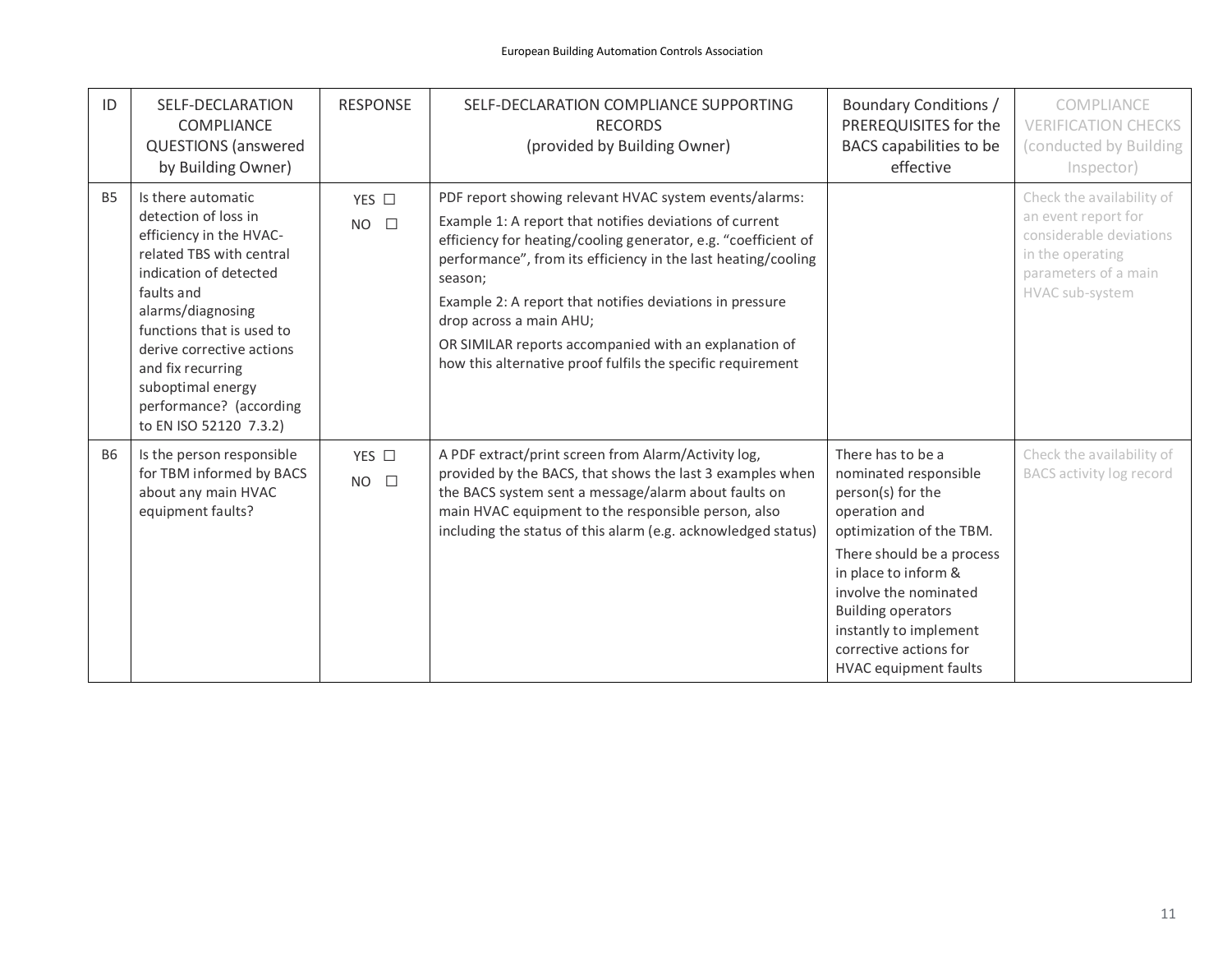| ID        | SELF-DECLARATION<br>COMPLIANCE<br><b>QUESTIONS</b> (answered<br>by Building Owner)                                                                                                                                                                                         | <b>RESPONSE</b>              | SELF-DECLARATION COMPLIANCE SUPPORTING<br><b>RECORDS</b><br>(provided by Building Owner)                                                                                                                                                                                                                                                                                                                                                                                                                                                                                                                                                                                                                                                                                                                                                                                                                                                                                                                                                                                                                                                                                                                | Boundary Conditions /<br>PREREQUISITES for the<br>BACS capabilities to be<br>effective                                                                                                                                                                                                      | COMPLIANCE<br><b>VERIFICATION CHECKS</b><br>(conducted by Building<br>Inspector) |
|-----------|----------------------------------------------------------------------------------------------------------------------------------------------------------------------------------------------------------------------------------------------------------------------------|------------------------------|---------------------------------------------------------------------------------------------------------------------------------------------------------------------------------------------------------------------------------------------------------------------------------------------------------------------------------------------------------------------------------------------------------------------------------------------------------------------------------------------------------------------------------------------------------------------------------------------------------------------------------------------------------------------------------------------------------------------------------------------------------------------------------------------------------------------------------------------------------------------------------------------------------------------------------------------------------------------------------------------------------------------------------------------------------------------------------------------------------------------------------------------------------------------------------------------------------|---------------------------------------------------------------------------------------------------------------------------------------------------------------------------------------------------------------------------------------------------------------------------------------------|----------------------------------------------------------------------------------|
| <b>B7</b> | Is the person responsible<br>for TBM/responsible<br><b>Building Operator reliably</b><br>and quickly informed by<br>BACS about energy waste<br>and/or comfort<br>compromised operation of<br>HVAC systems with an<br>indication of where/how<br>to take corrective action? | YES $\Box$<br>$NO$ $\square$ | A PDF extract/print screen from Alarm/Activity log,<br>provided by the BACS, that shows the last 3 examples when<br>the BACS system sent a message/alarm about deviations<br>from expected energy performance of HVAC and / or<br>indoor comfort conditions to the responsible person, also<br>including the status of this alarm (e.g. acknowledged status)<br><b>Examples for Energy Waste:</b><br>1. Notification of pre-defined % deviation (for a pre-defined<br>duration) between the measured supply and return water<br>temperature difference for a heating coil and the design<br>temperature difference;<br>2. Notification of pre-defined % deviation (for a pre-defined<br>duration) between the actual efficiency of heating/cooling<br>generators, e.g. "coefficient of performance", and the<br>design efficiency<br>3. Notification related to any of the evidence provided in<br>the supporting records used in B1-B6 checks<br>Examples for Comfort-Compromised Operation:<br>1. Notification of deviations in space temperature outside<br>of operator-defined comfort range.<br>2. Notification of deviations in CO2 level above the<br>operator-defined comfort acceptable limit. | There must be a<br>nominated responsible<br>person(s) for the<br>operation and<br>optimization of the TBM.<br>There should be a process<br>in place to inform &<br>involve the nominated<br>Building operator instantly<br>to implement corrective<br>actions to maintain and<br>improve EE | Check the availability of<br>BACS activity log record                            |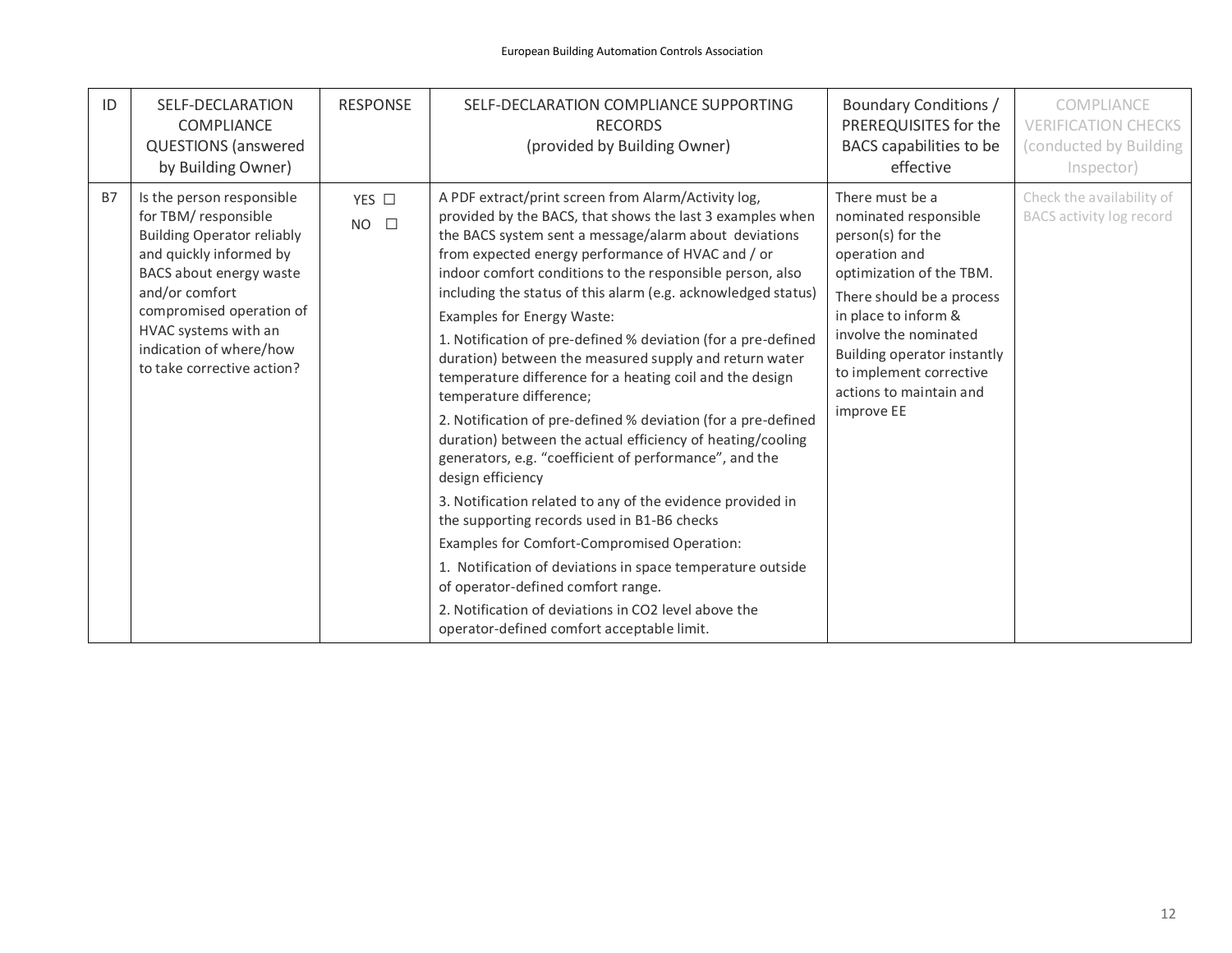| ID             | SELF-DECLARATION<br><b>COMPLIANCE QUESTIONS</b><br>(answered by Building<br>Owner)                                                                                                                     | <b>RESPONSE</b>         | SELF-DECLARATION COMPLIANCE SUPPORTING<br><b>RECORDS</b><br>(provided by Building Owner)                                                                                                                                                                                                                                                                                                                                                                                                         | <b>Boundary Conditions /</b><br>PREREQUISITES for the<br>BACS capabilities to be<br>effective                                          | <b>COMPLIANCE VERIFICATION</b><br><b>CHECKS</b><br>(conducted by Building<br>Inspector)                                                   |  |  |  |
|----------------|--------------------------------------------------------------------------------------------------------------------------------------------------------------------------------------------------------|-------------------------|--------------------------------------------------------------------------------------------------------------------------------------------------------------------------------------------------------------------------------------------------------------------------------------------------------------------------------------------------------------------------------------------------------------------------------------------------------------------------------------------------|----------------------------------------------------------------------------------------------------------------------------------------|-------------------------------------------------------------------------------------------------------------------------------------------|--|--|--|
| (c)            | ALLOWING COMMUNICATION with CONNECTED TBS and OTHER APPLIANCES inside the building, and BEING INTEROPERABLE with TBS across<br>DIFFERENT TYPES of PROPRIETARY TECHNOLOGIES, DEVICES and MANUFACTURERS  |                         |                                                                                                                                                                                                                                                                                                                                                                                                                                                                                                  |                                                                                                                                        |                                                                                                                                           |  |  |  |
| C1             | Can BACS manage relevant<br>information with other TBS<br>and devices, and enable<br>"global" cross TBS<br>optimization strategies while<br>improving operation at<br>"individual" equipment<br>level? | YES □<br>$NO$ $\square$ | A PDF report of an example that shows coordination<br>in the operation of 2 or more individual<br>systems/devices:<br>Example 1: Interlock between heating and cooling<br>control to prevent simultaneous heating and cooling<br>Example 2: Combined light/blind/HVAC control in<br>rooms<br>Example 3: Sequencing of different heat/cold<br>generators<br>OR SIMILAR reports accompanied with an<br>explanation of how this alternative proof fulfils the<br>specific requirement               |                                                                                                                                        | Check the availability of an<br>example BACS report that<br>proves exchange of information<br>between BACS connected<br>systems / devices |  |  |  |
| C <sub>2</sub> | Does BACS control the<br>start/stop of HVAC-related<br>systems / devices?                                                                                                                              | YES □<br>$NO$ $\square$ | A PDF print screen/photo of BACS connected and<br>controlled equipment / devices, e.g. chiller, fan coil<br>unit, lighting system, solar protection system, solar<br>heat system, CHP<br>If possible, provide an example with different<br>proprietary technologies.<br>Example: Re-use the check for A4, and add the<br>make/model number of the system/device, e.g. air<br>handling unit, domestic hot water system, room<br>controls from different manufacturer that BACS<br>interfaces with | Only connected HVAC-<br>related systems and<br>appliances in the sense<br>of EPBD are in scope -<br>refer to the Starting<br>section S | Check the availability of<br>selected print screens that<br>show BACS control of various<br>systems / devices                             |  |  |  |